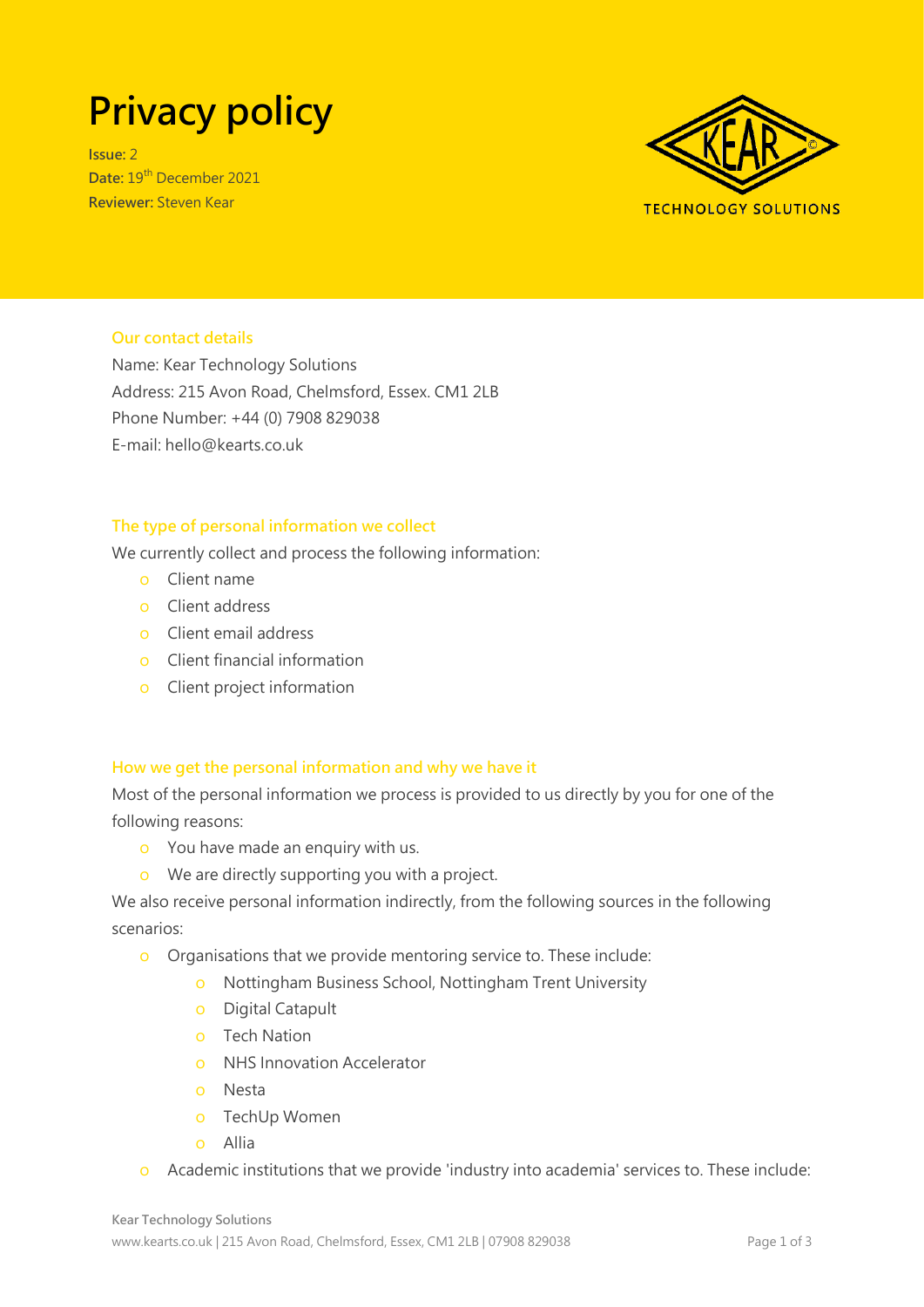o Anglia Ruskin University

We use the information that you have given us in order to respond to enquires, provide consultancy services, provide mentoring services, fulfil contractual commitments and/or fulfil our legal commitments.

We may share this information with Emma Pickles Accountants Ltd for the purposes of our business financial accounting.

Under the UK General Data Protection Regulation (UK GDPR), the lawful bases we rely on for processing this information are:

- o **Your consent.** You are able to remove your consent at any time. You can do this by contacting: hello@kearts.co.uk, 07908 829038 or writing to: Kear Technology Solutions, 215 Avon Road, Chelmsford, Essex. CM1 2LB
- o **We have a contractual obligation.**
- o **We have a legal obligation.**
- o **We have a legitimate interest.**

## **How we store your personal information**

Your information is securely stored.

We keep client name, address, email address, financial information, project information for six years. We will then dispose your information by securely destroying your digital project file.

#### **Your data protection rights**

Under data protection law, you have rights including:

- o **Your right of access** You have the right to ask us for copies of your personal information.
- o **Your right to rectification** You have the right to ask us to rectify personal information you think is inaccurate. You also have the right to ask us to complete information you think is incomplete.
- o **Your right to erasure** You have the right to ask us to erase your personal information in certain circumstances.
- o **Your right to restriction of processing**  You have the right to ask us to restrict the processing of your personal information in certain circumstances.
- o **Your right to object to processing** You have the right to object to the processing of your personal information in certain circumstances.